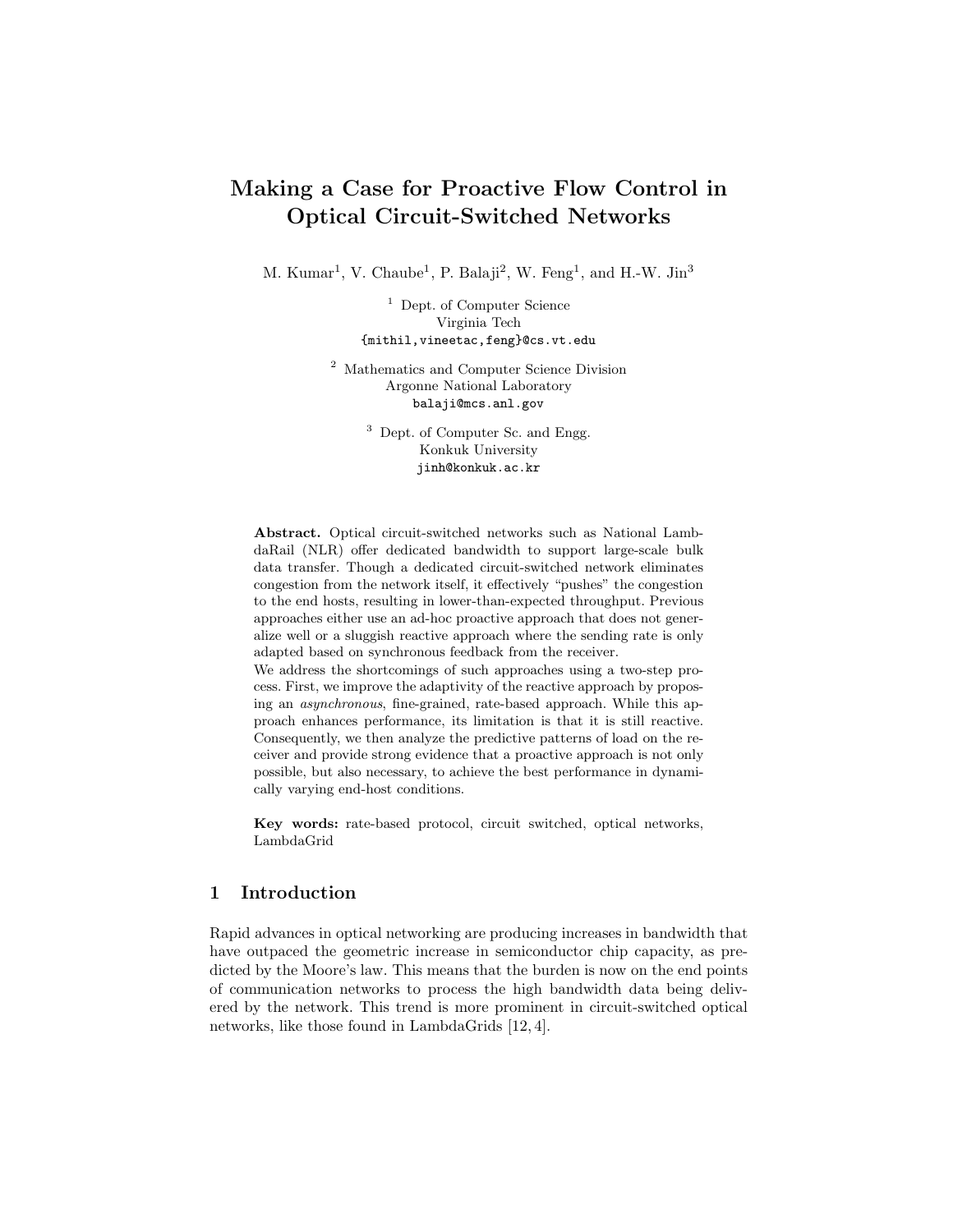#### 2 Making a Case for Proactive Flow Control in OCS Networks

A LambdaGrid is a distributed grid of resources that consists of dedicated high-bandwidth optical networks, computing clusters, and data repositories. Such a distributed supercomputer will enable scientists and engineers to analyze, correlate, and visualize extremely large and remote datasets on-demand and in real time. The dedicated high-bandwidth optical networks found in LambdaGrids translate into no internal network congestion and result in pushing congestion to the end hosts. Thus, the efficiency of a network protocol at an end host is greatly influenced by its ability to adapt its transmission rate to dynamic network and endpoint conditions, thereby minimizing packet loss and maximizing network throughput.

Currently, the computational power of an end host is not sufficient to handle the high network bandwidth that is available in a dedicated circuit-switched network. This puts a cap on the maximum throughput that can be achieved. Additionally, the computational power per process is effectively reduced if there are several processes running on the end host that are competing for CPU resources. Hence, we need to understand end-host contention and come up with effective rate-adaptation techniques, which are critical when networks are fast enough to push congestion to the end hosts.

In this paper, we address the shortcomings of existing approaches in two steps. First, we present an asynchronous, fine-grained, rate-control approach that solves some performance issues but is still reactive in nature. Next, we present our observations from a series of experiments and analyze the predictive patterns of load on the receiver node. Based on our analysis, we provide evidence that a proactive approach is possible and required in such environments to achieve the best performance in dynamically varying end-host conditions.

### 2 Background

A rate-based approach is one where a constant sending rate is negotiated between a sender and receiver. Rate-based protocols perform well for high bandwidthdelay product networks. Reliable Blast UDP (RBUDP) [7] is an example of such a protocol in which the sender transmits data using UDP packets at a rate specified by the user. At the end of data transmission, the receiver sends an acknowledgment via a bitmap of missing packets. The sender then re-transmits the missing packets. The process continues until all packets are received. The mechanism is aggressive and provides reliability, but it is not adaptive to packet loss.

RAPID [1] is an end-host aware, rate-adaptive protocol, where rate adaptation is based on proactive feedback from the receiver. The receiver is monitored by a soft real-time process that attempts to guess the time and duration when the receive process is context-switched and replaced by another process. It then informs the sender, which suspends transmission to avoid packet loss when the receiver process is context-switched and suspended. Although being a proactive approach, a major drawback of this protocol is that it is difficult to predict the exact time when the receive process will be suspended. It is even more difficult to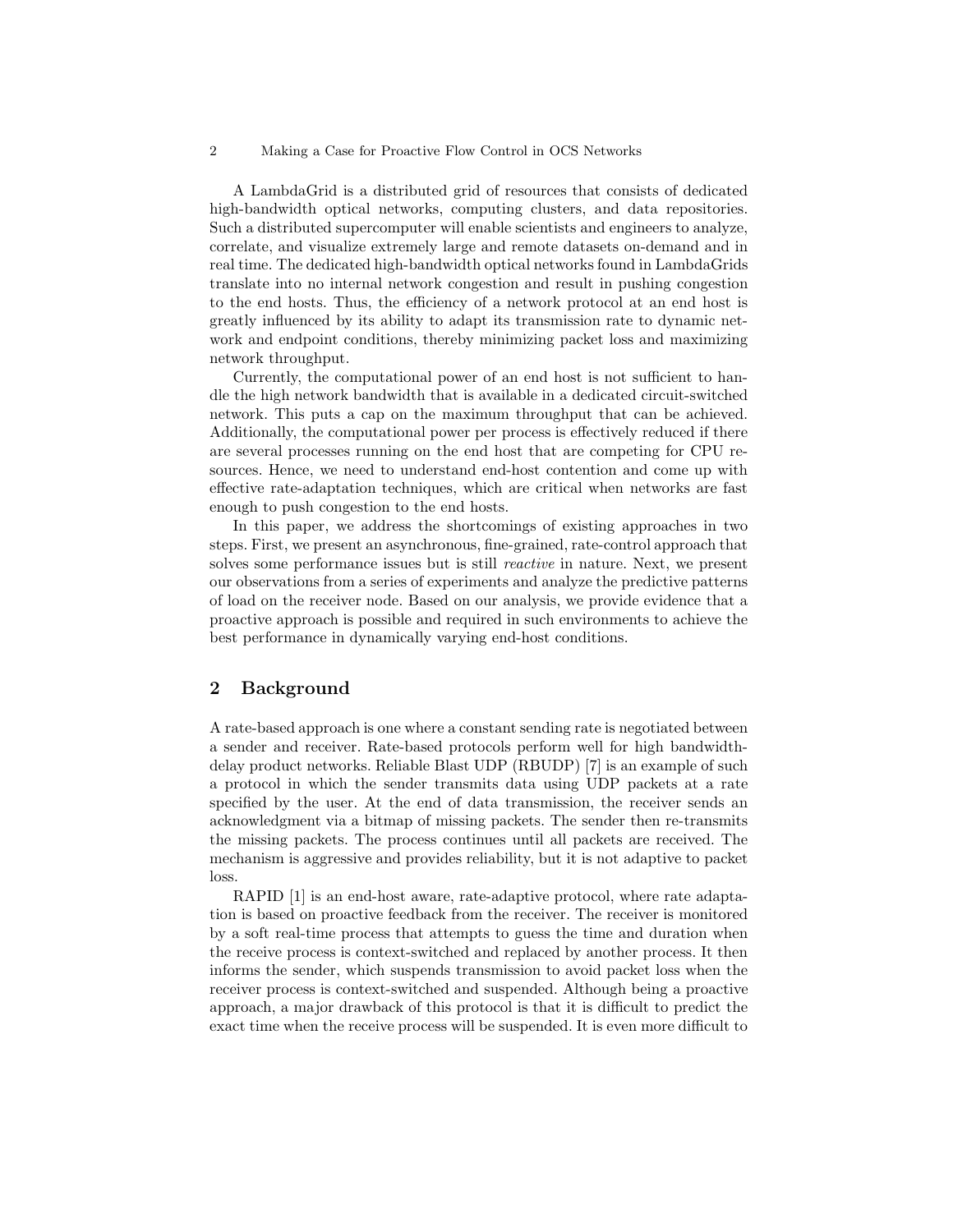match the sender's transmission suspension with the receive process' suspend interval, especially because the two nodes are physically separated by a reasonable amount of network delay [2]. Moreover, stopping data transmission completely is a drastic step to take when we aim at keeping the network utilization high.

Another RBUDP variant, RBUDP+ [3], uses the same scheme but a different estimate of the time and duration for which the receive process has been rescheduled. Like RAPID, the prediction of time and duration is almost impossible.

An enhancement of RAPID and RBUDP+ is RAPID+  $[2]$ , which focuses on dynamically monitoring the packet loss at the receiving end host, so that it can be used to adapt the sending rate. Accurate prediction of when packet loss would occur increases performance and circuit utilization. However, in this case, rate adaptation is initiated only after most of the losses have already occurred.

The Simple Available Bandwidth Utilization Library (SABUL) [6] is a ratebased as well as window-based protocol that has been designed for data-intensive applications over a shared network. Its delay and window-based congestion control makes it TCP-friendly but brings along the same characteristics of TCP that make it inefficient when congestion has been pushed to the endpoints.

The Group Transport Protocol (GTP) [15] is a receiver-driven protocol that performs well in multipoint-to-point and multipoint-to-multipoint environments and ensures fairness between different connections on the same end host. Like other rate-based protocols, SABUL and GTP wait for packet loss to occur before providing feedback to the sender to transmit with revised sending rates.

TCP does not perform well for large bandwidth-delay product networks, as found in LambdaGrids, because of the overhead involved in congestion and flow control. In order to improve TCP performance, significant research has been done to improve TCP congestion control [16, 13, 10, 9]. Other complementary research has been done to improve flow control [11, 14, 5]. However, none of these improvements or variants of TCP were designed for networks with nearly zero congestion. In this paper, we use UDP because it is lighter and faster and can be enhanced to provide reliability without worrying about network congestion.

### 3 Asynchronous Fine-Grained Rate Control

In this section, we introduce our fine-grained, rate-based control protocol called ASYNCH and compare its performance with existing rate-based protocols.

### 3.1 Basic Idea

Many existing rate-based protocols such as RAPID+, SABUL and GTP use reactive rate control to avoid end-host congestion, where the sending rate is varied after an event, such as a packet drop, occurs. Further, these approaches use a coarse-grained feedback mechanism. Specifically, they utilize multi-round communication; in the first round, the sender attempts to send data at the maximum rate. If there are dropped packets in the second round, these dropped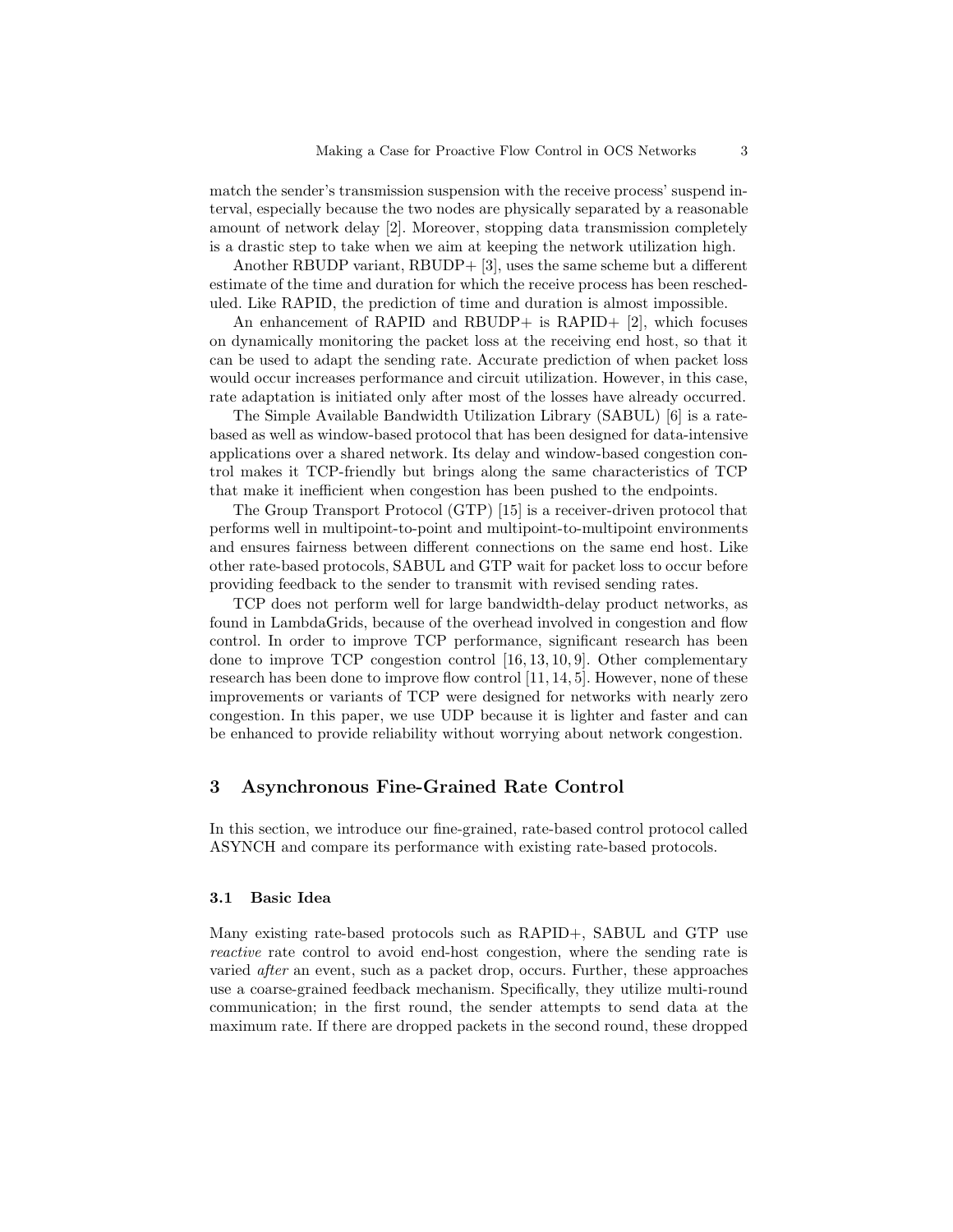packets are sent at a slower pace. These rounds continue till all the data has been successfully communicated.

While such an approach is simple, it has several performance implications. First, a coarse-grained feedback approach, such as that described above, has a high overhead of inaccuracy. For example, if a receiver is only capable of receiving data at 5 Gbps, a sender transmitting a 10-GB file at 10 Gbps would end up dropping half the packets (5 GB). The sender, however, would receive feedback about its high sending rate only at the end of the first communication round, i.e., after the entire file has been sent out. In the second round, the remaining 5 GB has to be retransmitted. Thus, the inaccurate sending rate (in this case, 10 Gbps) can result in a major loss of performance, which is expected to further worsen as the amount of data being communicated increases.

Second, a reactive approach is fundamentally limited in its ability to handle dynamic environments where the receiving end-host is executing other processes. By the time the sender receives feedback for rate adaptation, the receiver's capability to receive data might have already changed.

In order to analyze the behavior of the receiver end-host and its dynamics, we implemented an asynchronous, fine-grained, reactive rate-control protocol named ASYNCH. This protocol, while still reactive, addresses the issue of coarse-grained feedback; it asynchronously sends feedback to the sender at regular intervals of time, instead of waiting for the entire file to be transferred before sending the feedback. This mechanism allows feedback to be independent of the file size. On the other hand in synchronous feedback, such as in RAPID+, the receiver sends feedback only at the end of each communication round.

In ASYNCH, upon receiving feedback, the sender calculates the current loss rate. If an increase in loss rate (compared to the last calculated value) is detected, the sending rate is decreased. The sender considers at least two feedback messages from the receiver for deciding what kind of rate adaptation is required. If a high loss rate has been observed in only one round, it is treated as a temporary loss, and no action is taken. If the receiver does not experience any packet loss for k successive rounds, then the sender will increase its sending rate. This reactive rate adaptation is expected to reduce any further loss at the receiver.

#### 3.2 Performance Evaluation

We evaluate the performance of ASYNCH and RAPID+ for various conditions on the receiver end-host and analyze the results. We first show how throughput degrades when the sending rate increases beyond the receiver's capacity to receive. We then explain the role played by the round-trip time (RTT) latency and the receiver's socket buffer size on packet loss rate and network throughput.

Methodology The testbed is a three-node sender-receiver setup with the middle node acting as a wide-area network (WAN) emulator using Netem [8]. A file size of 1GB, RTT of 56ms and MTU of 9000 bytes was used for all experiments, unless otherwise specified. The choice for this setup and configuration is based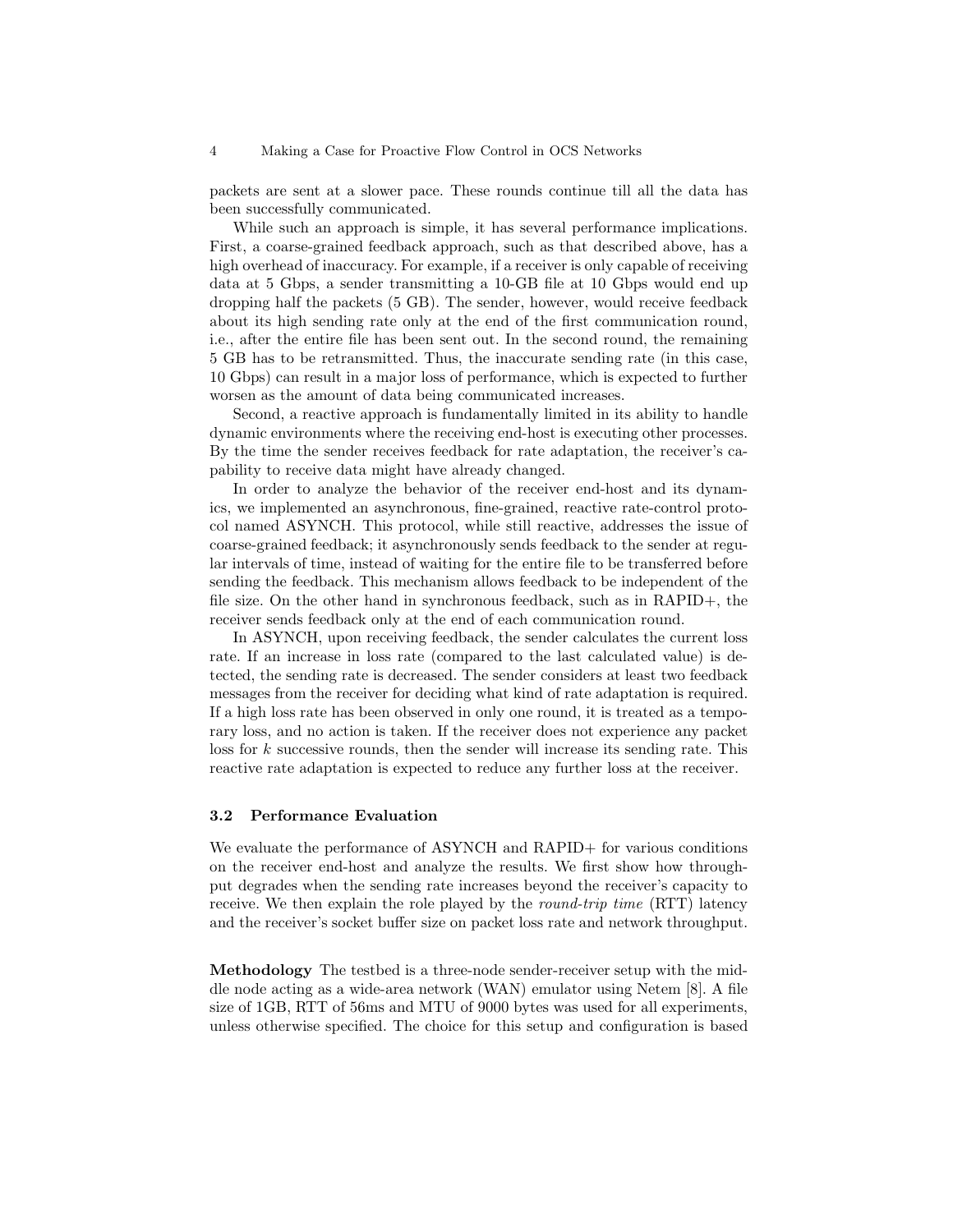on our attempt to emulate a real dedicated circuit-switched, long-fat network. In order to obtain consistent results, we bind the receive process to the same core for our experiments. The system configuration is summarized in Table 1.

| Processor                    | Dual-core AMD Opteron 2218 |
|------------------------------|----------------------------|
| Cache Size                   | 1024 KB                    |
| RAM                          | 4 GB                       |
| Network Adaptor Myrinet 10Gb |                            |
| Kernel                       | 2.6.18                     |

Table 1. System Configuration

High Network Speed One of the primary reasons for packet drops is the discrepancy in the protocol processing requirements for data sending and receiving. Specifically, data transmission with TCP/IP or UDP/IP is typically a lighter weight operation compared to data reception, owing to various optimizations such as integrated checksum and copy and the lack of data demultiplexing requirements that are necessary on the receiver side. In our experiments with a 10 Gbps network, the sender, for example, is able to transmit packets at 7 Gbps. However, the receiver is only able to receive data at 5.5 Gbps.



Fig. 1. Network throughput degrades after the sending rate reaches an optimal point

Figure 1 demonstrates this behavior. For sending rates less than 5.5 Gbps, the achieved throughput is about the same as the sending rate, and there is no packet loss. Beyond 5.5 Gbps, however, there is a sharp rise is the packet loss rate, resulting in a decline in throughput. Unlike RAPID+, ASYNCH utilizes a fine-grained feedback mechanism to adapt its rate quickly resulting in up to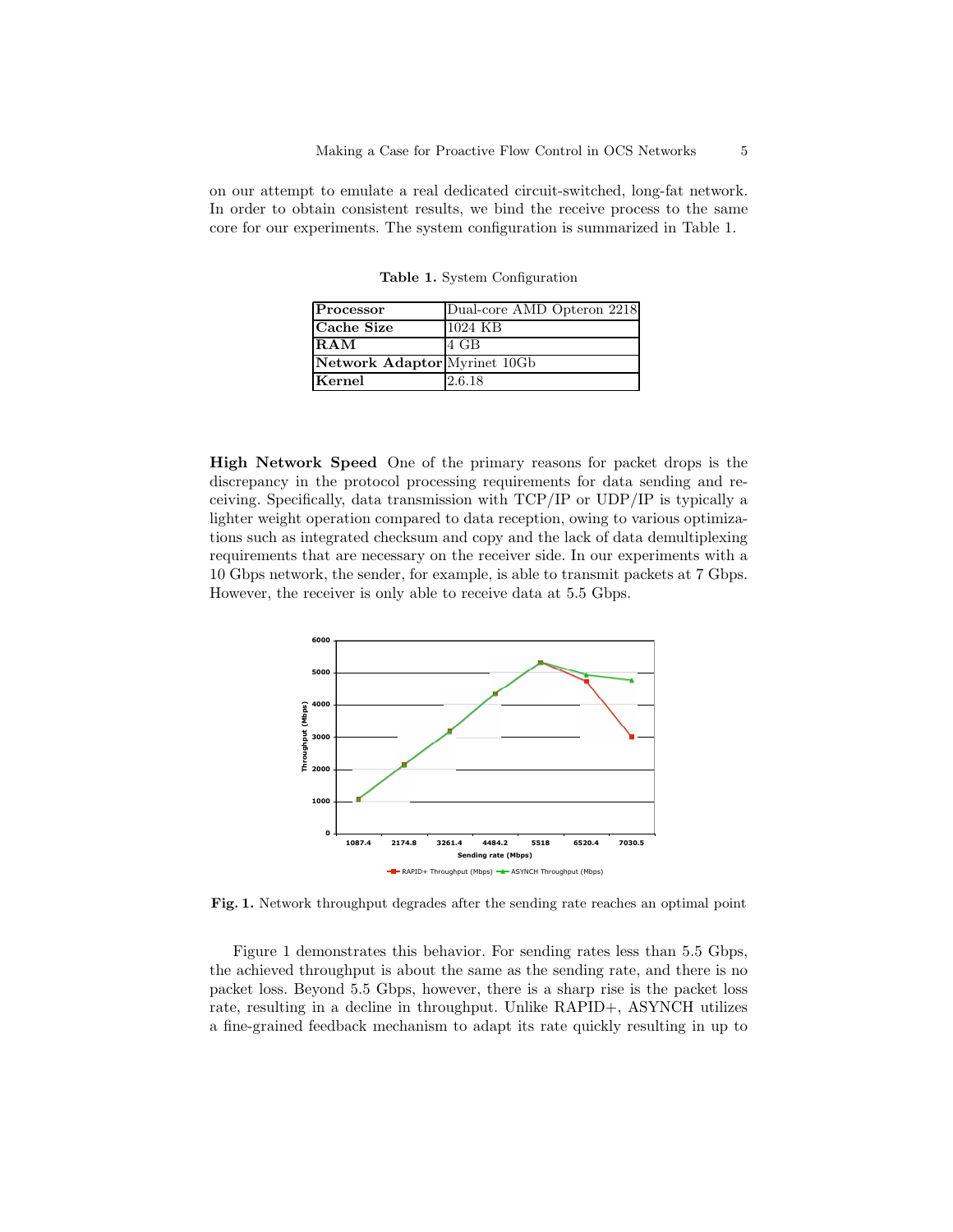58% better throughput as compared to RAPID+. For a sending rate of 7 Gbps, the loss rate for ASYNCH is only 9.5% compared to the 21.49% for RAPID+.

For the rest of the experiments, we are interested in studying the capabilities of the receiver end-host; therefore we use a peak sending rate of 5.5 Gbps.

Socket Buffer Size of the Receiver UDP/IP communication takes place through socket buffers. Data received is stored in the socket buffer until the application reads it. Thus, while a large socket buffer can provide more tolerance to a receiver's slow receiving capability, it can result in memory wastage. Accordingly, an optimal buffer size needs to be chosen to balance memory wastage and packet loss.

Figure 2 shows the effect of the socket buffer size on loss rate. For very small buffer sizes (10-100 KB), substantial packet loss occurs, resulting in poor throughput. For buffer sizes larger than 100 KB, ASYNCH's loss rate drops to about 5-7% or less. While the loss rate for RAPID+ decreases with the socket buffer size as well, we notice that ASYNCH's loss rate is much smaller than that of RAPID+ for all buffer sizes.



Fig. 2. Effect of socket buffer size on loss rate

Round-Trip Time Unlike TCP, in the case of UDP data transfers, RTT does not play a significant role in UDP throughput due to the lack of congestion- and flow- control mechanisms in UDP. However, to achieve reliability, both RAPID+ and ASYNCH use a TCP control channel; the sender waits for packet-loss feedback from the receiver. This feedback mechanism, however, directly depends on the RTT and causes the throughput to drop with increasing RTT. Figure 3 illustrates this relationship. That is, for both RAPID+ and ASYNCH, the throughput drops by about 65 Mbps for every 20-ms increase in RTT.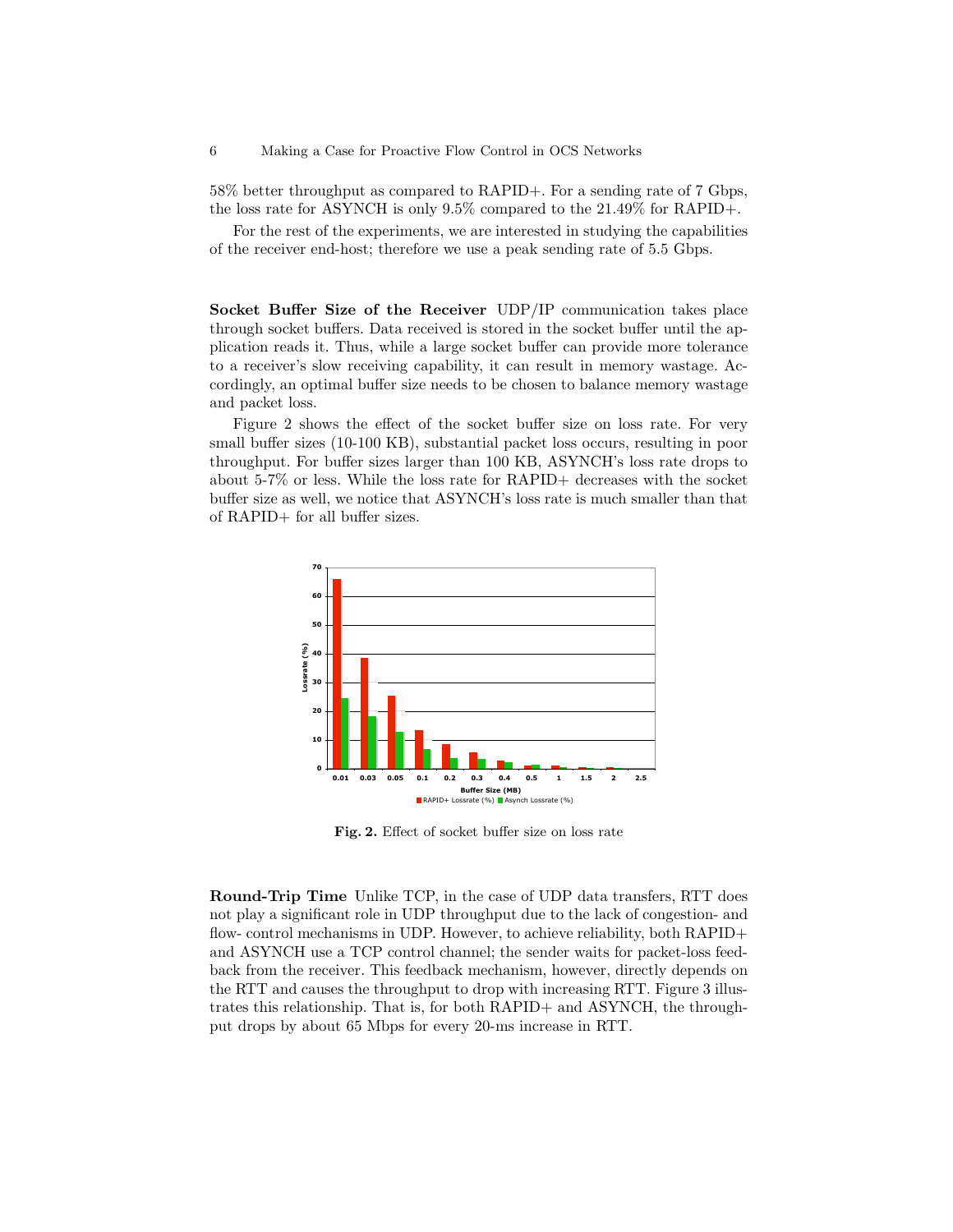

Fig. 3. Effect of RTT on throughput

# 4 A Case for Proactive Rate Control

Here we analyze the receiver end-host in environments where a number of competing processes are scheduled on the receiver node.

### 4.1 Effect of Load on the Receiver End-Host

In environments where a number of competing processes are scheduled, the receiver's network process must compete with the other processes on the end host for CPU resources. The competing processes may be of various types and can be I/O-bound or CPU-bound.

We use four types of loads for our experiments. The first is a purely computational workload that runs entirely in user space. The second is a system-call load that reads and writes data to a flat file. The third is a memory-intensive load that reads data from a 1GB buffer. Finally, we have a network load that acts as a forwarder for packets received by the receiver process. We use a fournode setup; two of the nodes perform the actual communication, one node acts as a delay node emulating a high-latency network, and the fourth node acts as a gateway, where the receive and forward processes are running. The gateway node performs some computation on every received packet and then forwards it to the final recipient of the data.

With the exception of network load, all loads are running on the same processor core as the receive process. For network load, we run the receiver on P1C2 (Processor 1, Core 2) and all forwarder threads on P1C1 since cores on the same processor share cache and memory. This helps obtain maximum endto-end throughput.

Figures 4 and 5 compare the loss rate and throughput of RAPID+ and ASYNCH with increasing load, respectively. For the purely computational load, ASYNCH quickly adapts its sending rate, thus avoiding any severe packet loss.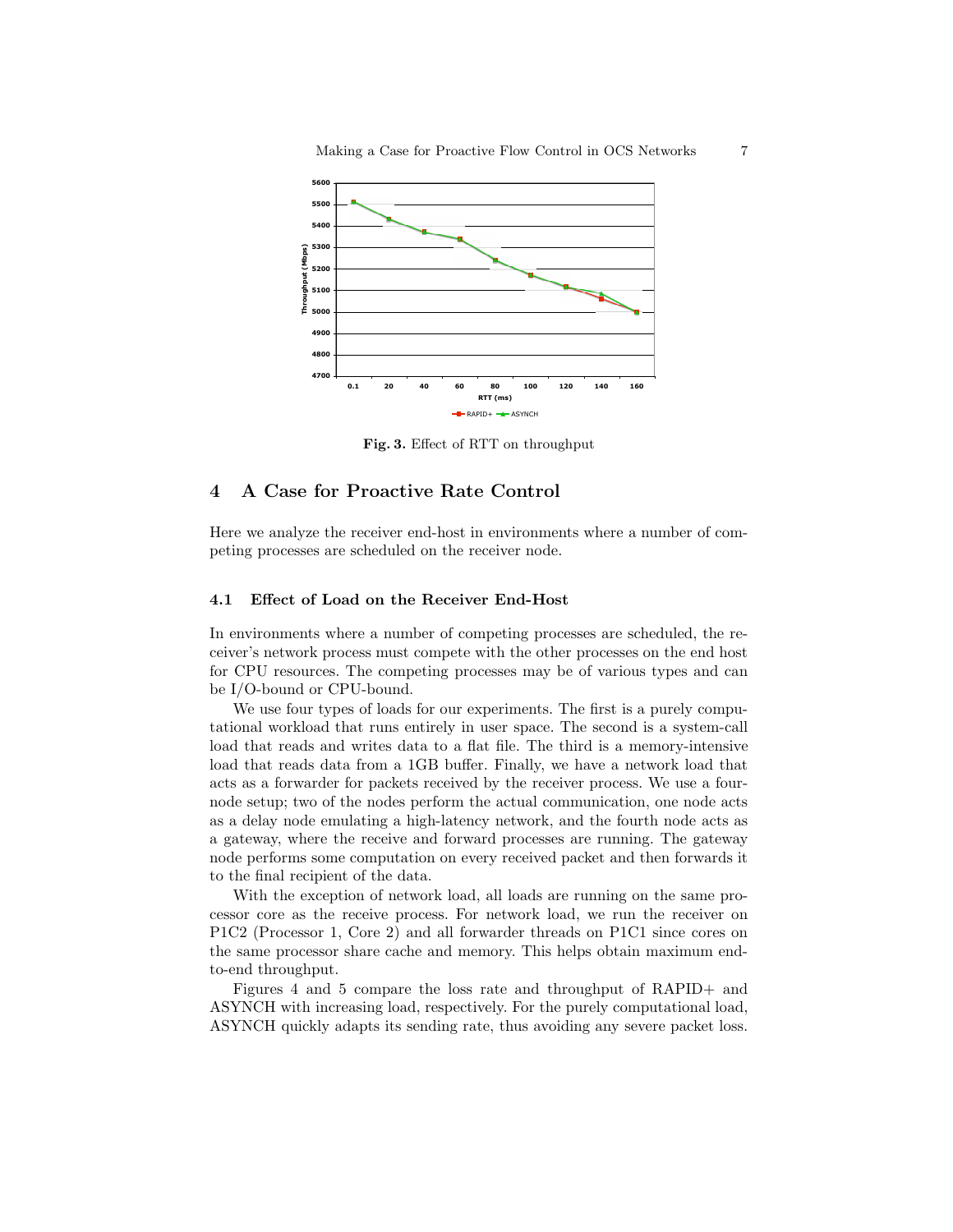

Fig. 4. Effect of various loads on loss rate

However, neither the loss rate nor throughput has any fixed pattern with increasing load.

For the system-call load, the average loss rate is much higher for both ASYNCH and RAPID+. This is attributed to the higher priority assigned by the operating system to system-call workloads. Consequently, fewer CPU resources are allotted to the receiver process, resulting in an increased loss rate. On the other hand, the memory-intensive load demonstrates behavior that is better than the system-call workload, but worse than the compute workload.

For the network load, the throughput, as seen by receiver process, is not affected significantly by the increase in number of forwarder threads, mainly because the forwarder is running on a separate core. However, the end-to-end throughput (not shown in figure) reduces, since the forwarder threads, all running on the same core, compete amongst themselves for CPU resources.



Fig. 5. Effect of various loads on throughput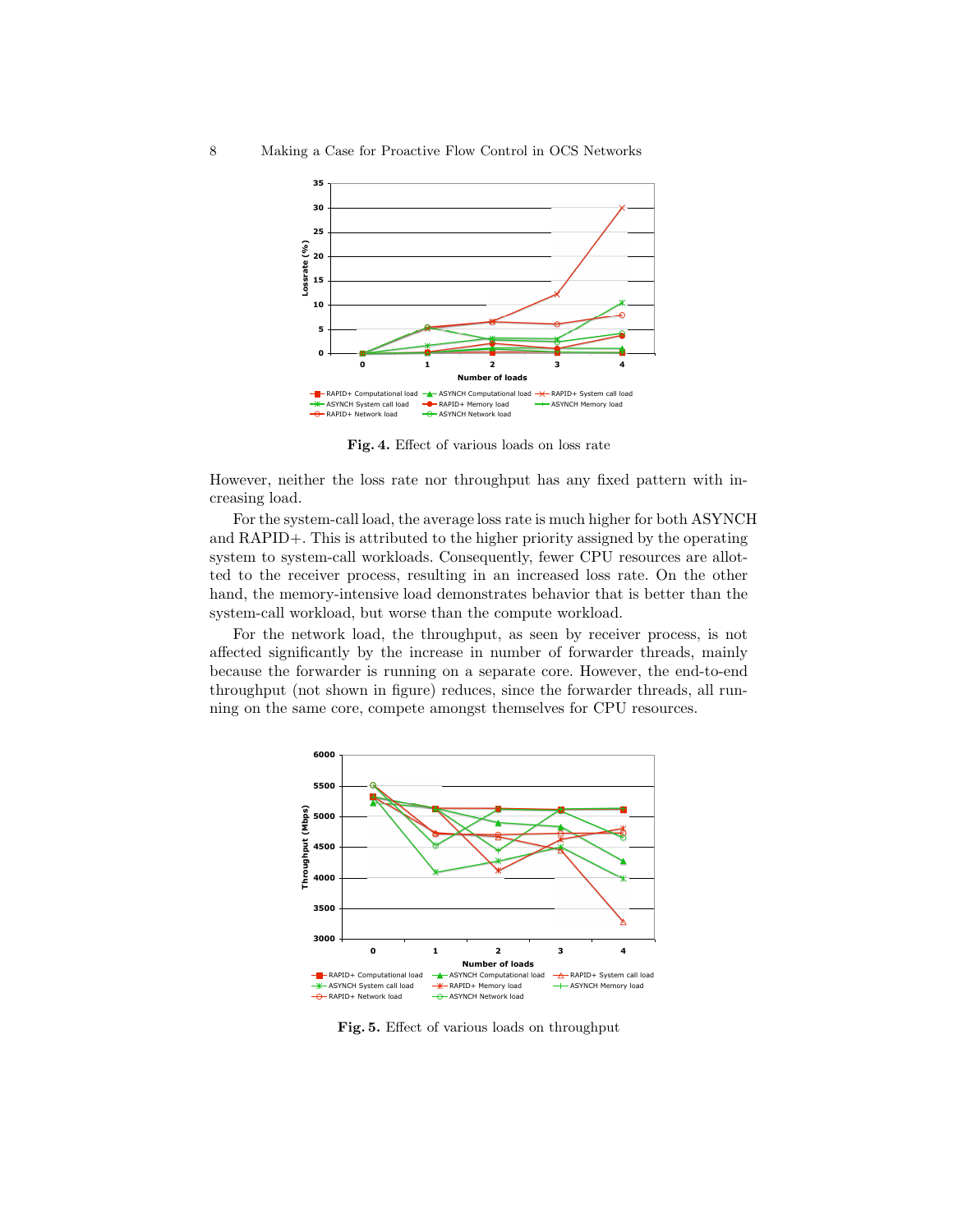### 4.2 Loss Patterns

Figure 6 shows the pattern of packet loss when data is transmitted with rate adaptation disabled. We disable rate adaptation in this experiment in order to observe the loss patterns that would help us understand if the current reactive approaches are able to adapt precisely during intervals of packet losses.



Fig. 6. Loss patterns for computation load and network load

The sharp spikes for pure computational load reveal that all packets in a small interval of time are lost. Similar spikes were observed for system-call load and memory-intensive loads, although not shown in the figure. When rate adaptation is enabled, ASYNCH and RAPID+ interpret the spike as a heavy loss rate and wrongly adapt the sending rate. In general, the presence of spikes in any loss pattern is likely to convey a wrong signal to the reactive rate-adaptation algorithm. The loss pattern for a network load does not have any spikes and flattens on the top. Thus, the reactive rate adaptation is expected to work for this case as the future loss pattern is likely to remain the same as the current loss pattern.

### 4.3 Reactive versus Proactive Approach

Based on the loss patterns described above, it is clear that a reactive approach is not suitable to adapt the rate, based on dynamic conditions at the receiver end host. A reactive approach will work if the conditions at the receiver are static, resulting in steady loss patterns, e.g., loss patterns due to another network load on the receiver. On the other hand, a proactive approach can potentially predict the time when a loss event will occur and take necessary action to prevent packet drops. However, designing a proactive approach is a difficult problem that requires understanding of the way an operating system scheduler handles processes.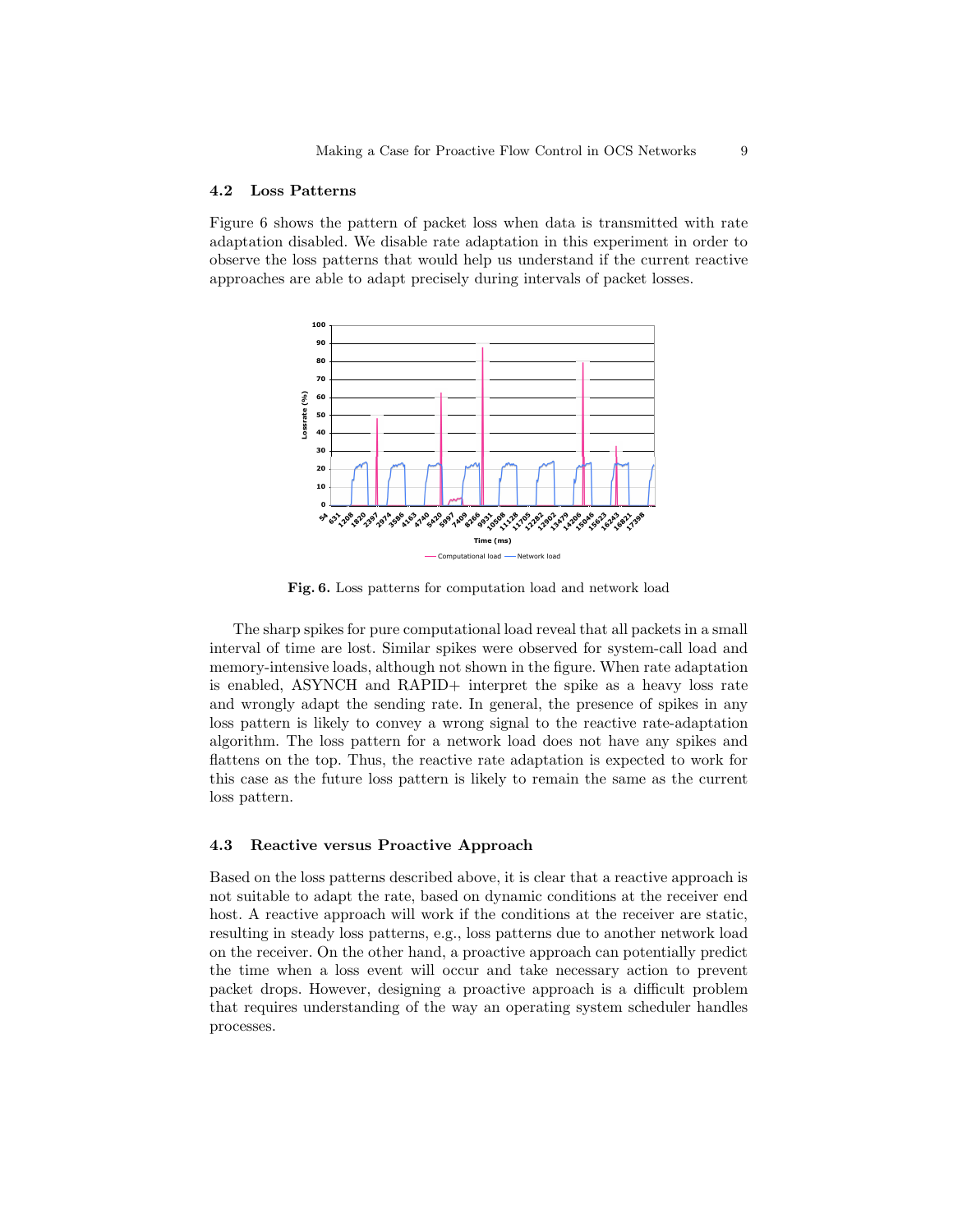

Fig. 7. Timeslice consumption of processes showing intervals when each of them is currently scheduled for execution

Figure 7 shows the timeslices awarded to the receive process and a memoryintensive load process. The exact times when packet loss occurs have been marked in the figure. These points are always located in the same time interval when the load process is running, depriving the network process of CPU resource and thus causing it to drop packets. In other words, packet losses occur exclusively because the receive process gets rescheduled and is replaced by the competing load process.

### 4.4 A Proactive Approach

In designing a proactive approach, we need to estimate in advance when the receive process will be rescheduled and replaced by another process for execution. We will refer to this time as *context-switch time*, since this rescheduling essentially involves a context-switch. There are two approaches for predicting when a context-switch for the receive process will occur, as discussed below.

Polling Dynamic Priority Polling the dynamic priority of the receive process to estimate the context-switch time has been used by Banerjee et al. [1]. The idea is to note the dynamic priority of the receive process when a loss actually occurred. During polling, if the dynamic priority reaches one less than the previously noted value, the sender is notified to suspend transmission for an amount proportional to the average sleep time of the process. However, as seen in Figure 8 for a memory-intensive load, the dynamic priority of the receive process takes only three values and just prior to getting context switched, there are no changes to the dynamic priority value. This behavior has been observed for other kinds of loads as well and therefore this approach is not reliable.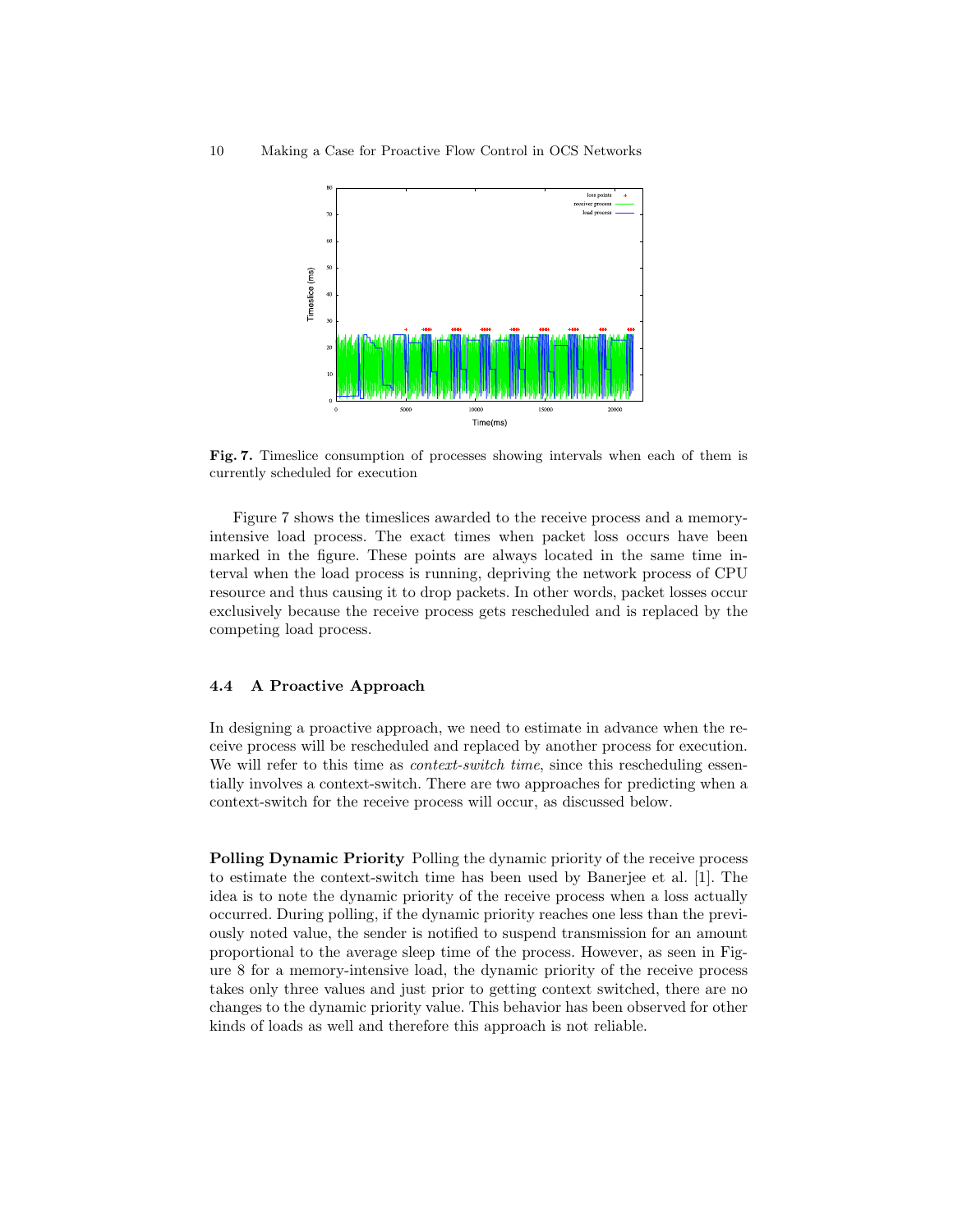

Fig. 8. Sleep average and dynamic priority for a memory access intensive process

Polling Sleep Average Figure 8 shows the average sleep time of the receive process. We see that the average sleep time of a process follows a saw-tooth pattern. A context-switch happens whenever the average sleep time has reached a local minimum. Because of this uniform and periodic pattern, it is possible to estimate the time of an upcoming context-switch.

If at any instance of time, we have the maximum and minimum average sleep time (given by  $MAX$  SLEEP  $AVG$  and  $MIN$  SLEEP  $AVG$ ), we know that the process started its execution with its *average sleep time*  $= MAX$  SLEEP  $AVG$ and will be rescheduled when its *average sleep time* has reached  $MIN$ <sub>SLEEP</sub>  $AVG$ . We take an action when the *average sleep time* reaches  $(MAX$  SLEEP  $AVG$  $+ MIN\_SLEEP\_AVG)/2$ . We must constantly update the maximum and minimum values, since they are likely to change.

# 5 Conclusion and Future Work

In this paper, we presented an asynchronous, feedback-based, reactive, ratecontrol protocol called ASYNCH that features a fine-grained rate-control mechanism. Our protocol effectively solves some of the problems faced by current rate-based protocols that adapt sending rate, leading to accurate rate adaptation and therefore higher throughput. We also analyzed the end-host behavior in dynamic environments and made a case for a proactive protocol, which is more suitable for handling such environments.

# References

1. A. Banerjee, W. Feng, B. Mukherjee, and D. Ghosal. RAPID: An End-System Aware Protocol for Intelligent Data Transfer over LambdaGrids. 20th IEEE International Parallel and Distributed Processing Symposium, pages 10 pp. –, 2006.